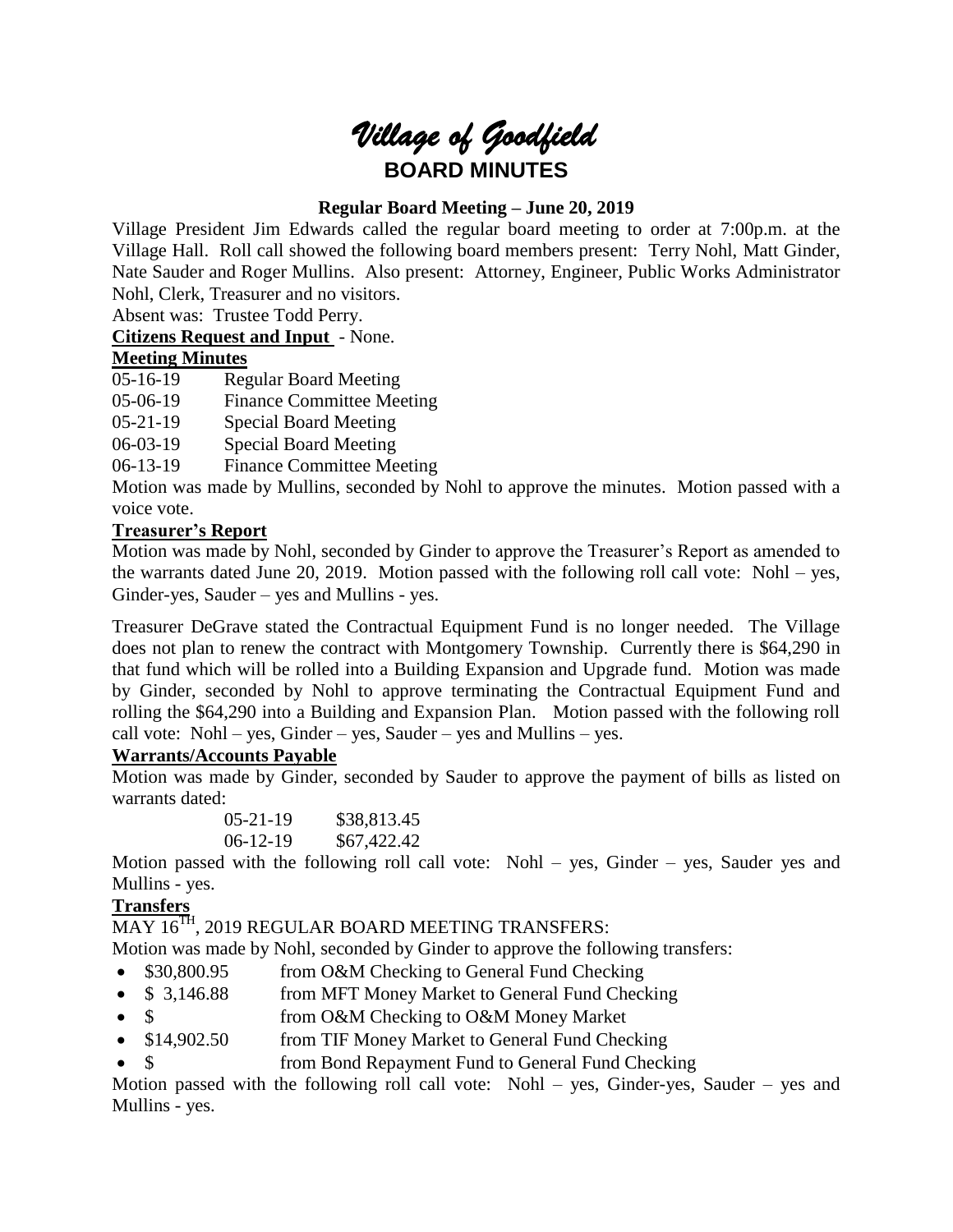# JUNE 20TH, 2019 REGULAR BOARD MEETING TRANSFERS:

Motion was made by Sauder, seconded by Mullins to approve the following transfers:

- \$19,701.45 from O&M Checking to General Fund Checking
- \$35,000.00 from General Fund Money Market to General Fund Checking
- 1,587.20 from O&M Checking to General Fund Checking
- \$ 2,876.88 from MFT Fund to General Fund Checking
- \$50,000.00 from O&M Checking to )&M Money Market

Motion passed with the following roll call vote: Nohl – yes, Ginder-yes, Sauder – yes and Mullins - yes.

#### **Payment of outstanding invoices upon request of Village Engineer**

There were no outstanding invoices.

# **PUBLIC WORKS ADMINISTRATOR/VILLAGE ENGINEER REPORT**

# **WATER TREATMENT PLANT/DISTRIBUTION SYSTEM**

Water Treatment Plant is still being tweaked. We are still fighting some resin loss. PWA Nohl is working with the engineer and programmer with IXOM.

**SEWER TREATMENT PLANT/COLLECTION SYSTEM**

Nothing discussed.

#### **SANITARY SEWER COLLECTION SYSTEM ISSUES**

Nothing discussed.

# **ATTORNEY REPORT**

#### **OLD BUSINESS**

#### **Comprehensive Plan/Mile and a half radius map**

This will be sent to the Planning Commission for consideration.

#### **Website Update**

Trustee Sauder is still working on this.

#### **Adopt International Commercial Building Code**

Still waiting on Building Inspector. PWA Nohl will talk to Kris Swords.

#### **Timberline Watermain Extension Update**

This project is completed. Final payment of \$4,830.34 will be sent to Hoerr Construction.

#### **Ingress/Egress Easement for Sanitary Sewer Trunk Main**

Nothing discussed.

#### **Tax Increment Financing Review**

Attorney Gifford was sent an updated plat from Engineer Yockey. Attorney will work on this with Engineer Yockey and PWA Nohl.

# **Solar Energy Code**

This will be sent to Committee.

#### **Village Hall Sign**

PWA Nohl presented a picture of what the sign would look like. It would be a 6'X6' double sided sign. His plan is to take out a section of guardrail so the sign shouldn't reduce visibility. Right of Way was discussed as well as whether we need an IDOT permit. PWA will find out where IDOT Right of Way is. PWA is still waiting on the official quote from Martin Signs. Approximate cost is \$16,000.

#### **Raymond & Cleveland Street Right of Way**

Nothing discussed.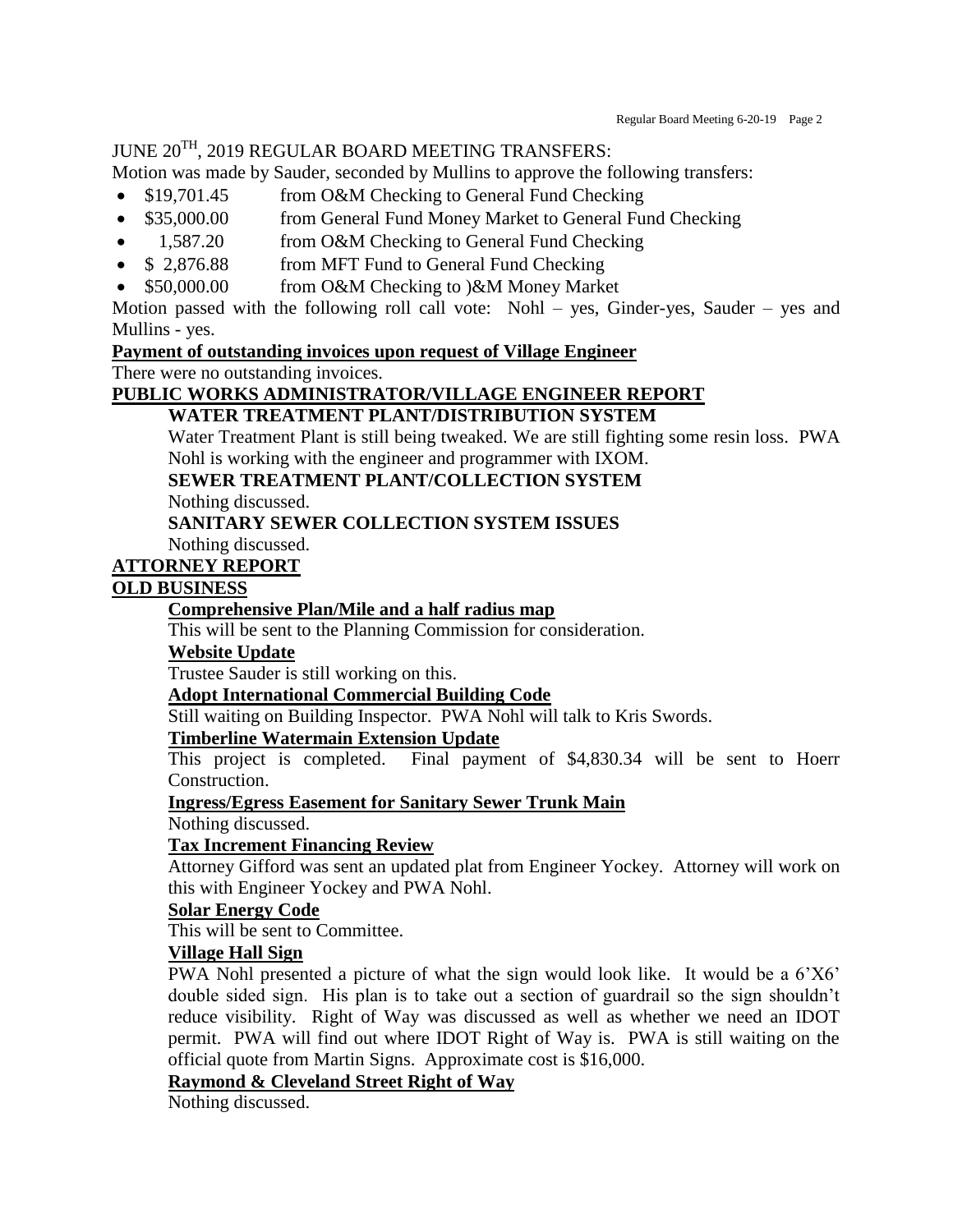#### **Goodfield Crossing Drainage Issue**

Alan Zimmerman is supposed to be bringing in his drainage plan tomorrow.

#### **VH Storm Sewer**

James, with Lewis, Yockey and Brown & PWA Nohl did a walk through. It was decided to do a change order deducting \$500 and then the Village would finish restoration and spray patch. Motion was made by Nohl, seconded by Mullins to approve the deduct and final payment to Mueser Construction. Final payment (including deduct) is \$8,200.88.

Motion passed with the following roll call vote: Nohl – yes, Ginder - yes, Sauder – yes and Mullins - yes.

# **Sewer Main Easement – Dr. Merheb & Barn III**

Nothing discussed.

#### **Timberline Mobile Home Water Bill**

Discussed under New Business, "Amendment to Timberline Mobile Estates Water Service Agreement."

#### **Budget/Appropriations Ordinance #19-08**

Motion was made by Sauder, seconded by Ginder to adopt Ordinance #19-08, an Ordinance providing for the Annual Appropriations. Motion passed with the following roll call vote: Nohl – yes, Ginder – yes-no, Sauder – yes and Mullins yes.

#### **2019 Seal Coat Work - Bids**

The Village only received one bid for the MFT work from McLean County Asphalt. The estimate was \$126,094.00. McLean County's bid was \$77,924.50. Motion was made by Sauder, seconded by Ginder to approve the \$77,924.50 bid from McLean County Asphalt. Motion passed with the following roll call vote: Nohl – yes, Ginder yes, Sauder – yes and Mullins yes.

# **2019 Non-MFT Seal Coat Work – Bids**

The Village only received one bid for the non-MFT work from McLean County Asphalt. The estimate was \$11,824.00. McLean County's bid was \$7,311.00. Motion was made by Ginder, seconded by Nohl to approve the \$7,311.00 bid from McLean County Asphalt. Motion passed with the following roll call vote: Nohl – yes, Ginder yes, Sauder – yes and Mullins yes.

#### **Property Purchase West Martin Drive**

The Village received the signed purchase contract back from Woodford County.

#### **Drainage Issue E Martin Drive**

There is a property owner on E Martin Drive that has caused some water issues. They worked with the Township to tile water and dump on Village Right of Way without Village permission. Water is flowing to the lake west of above property which the lake owner is not pleased. They changed the natural flow of water. It goes naturally south and east. The Clean Water Act states any disturbance of land greater than an acre needs storm water pollution plan to prevent erosion silt going into water. The lot they are making is made up of fresh millings which is a concern to lake owner. Contaminates could possibly damage or pollute the lake. A culvert was put in without permission from the Village. Land owner should have gotten an EPA Permit prior to construction. They also need silt fence and something around the entrance.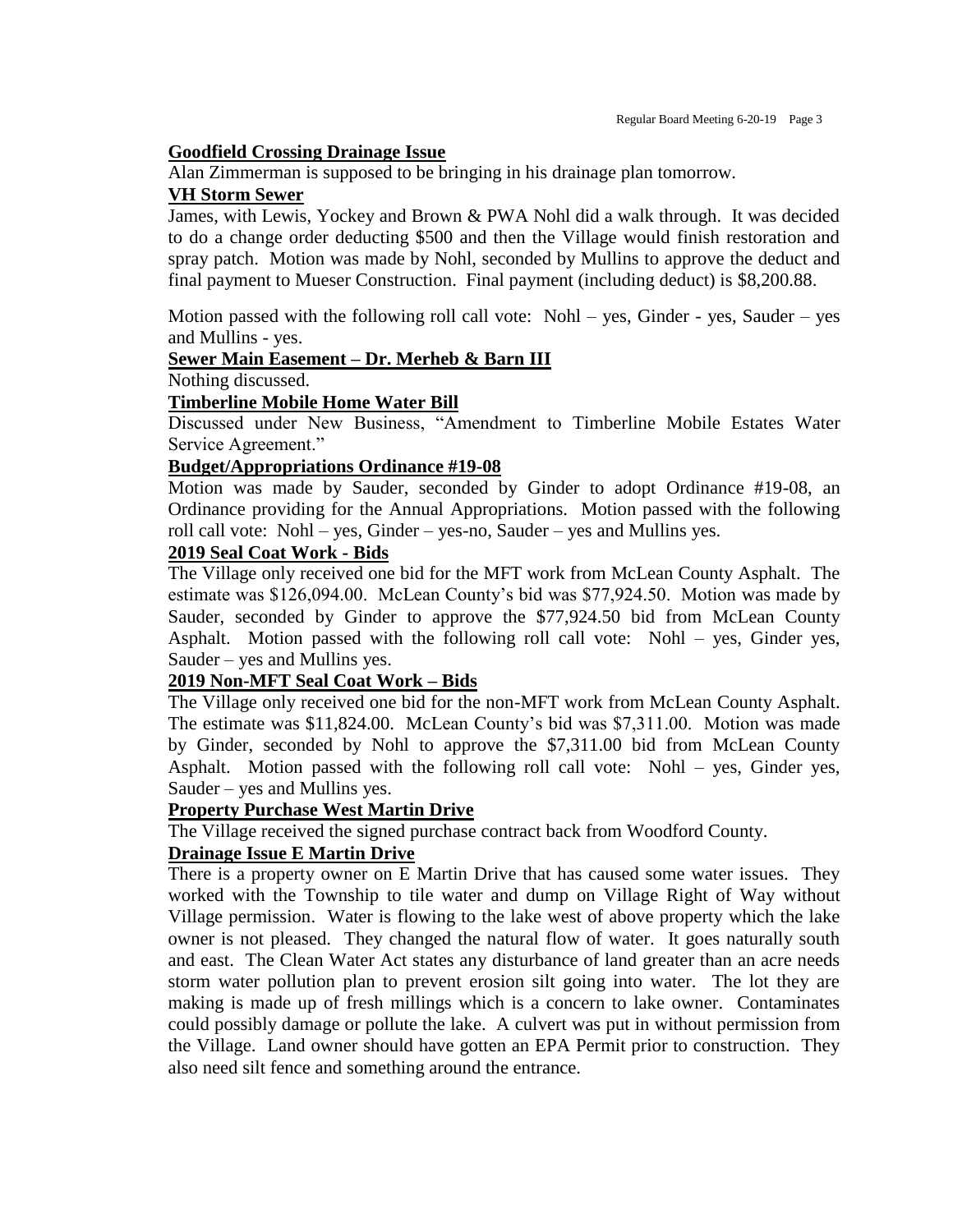A meeting with the property owner, PWA, Village Engineer and Art Wiegand will be scheduled.

## **NEW BUSINESS**

#### **Amendment to Timberline Mobile Estates Water Service Agreement**

Village Attorney, Village President, PWA Nohl, Treasurer, Clerk and Mr. Rizqallah met on May 24, 2019 to resolve their differences and Mr. Rizqallah made a \$35,000 payment on the outstanding balance on that date. The remaining deficiency was rolled into a Second Amendment to Water Service Agreement. Mr. Rizqallah has signed the Agreement and if the Board approves the Agreement and gives President Edwards authority to signs it will be valid. Motion was made by Nohl, seconded by Mullins to adopt contract and direct attorney to release lien when the letter of credit is received. Motion passed with the following roll call vote: Nohl – yes, Ginder – yes, Sauder – yes and Mullins – yes.

#### **Appointments**

Motion was made by Sauder, seconded by Ginder to approve Mike Carr as Planning Commission Chairman. Motion passed with the following roll call vote: Nohl – yes, Ginder yes, Sauder – yes and Mullins - yes.

# **Prevailing Rate of Wages in Public Works**

It is no longer the duty of the Municipality to pass a Prevailing Rate of Wages Ordinance. **3-Way Stop at Martin Drive and South Eureka Street**

PWA received a letter from resident at Oak Valley complaining about traffic and the corner on E Martin Drive. She claims there is a lack of signage, no speed limit signs. PWA Nohl spoke with President Edwards and Chief Potts they suggested a 3-way stop sign for safety. PWA also feels there is a need for a 3-way stop but says we may get a lot of complaints. We also need to cut down the brush there. This is tabled until next month.

# **Ordinance amending Article I, Sec. 10.102 D of the Village Code re: Commercial Drawing Requirements – Ordinance #19-09**

Motion was made by Nohl, seconded by Ginder to approve Ordinance #19-09, an Ordinance amending Chapter 10, Article I, Sec. 10.102 (D) of the Village Code. Sec. 10.102 (D) states All commercial/industrial drawings, plans, plats, schematics, or similar design or construction documents must be certified by licensed Architect or Structural Engineer unless waived by the Building Inspector. Motion passed with the following roll call vote: Nohl – yes, Ginder yes, Sauder – yes and Mullins yes.

# **Schedule Committee Meetings**

No committee meetings were scheduled.

**Municipal Calendar** Completed. **Other Business Trustees Nohl** – None. **Ginder –** None. **Sauder –** None. **Mullins –** None. **Clerk –** None.